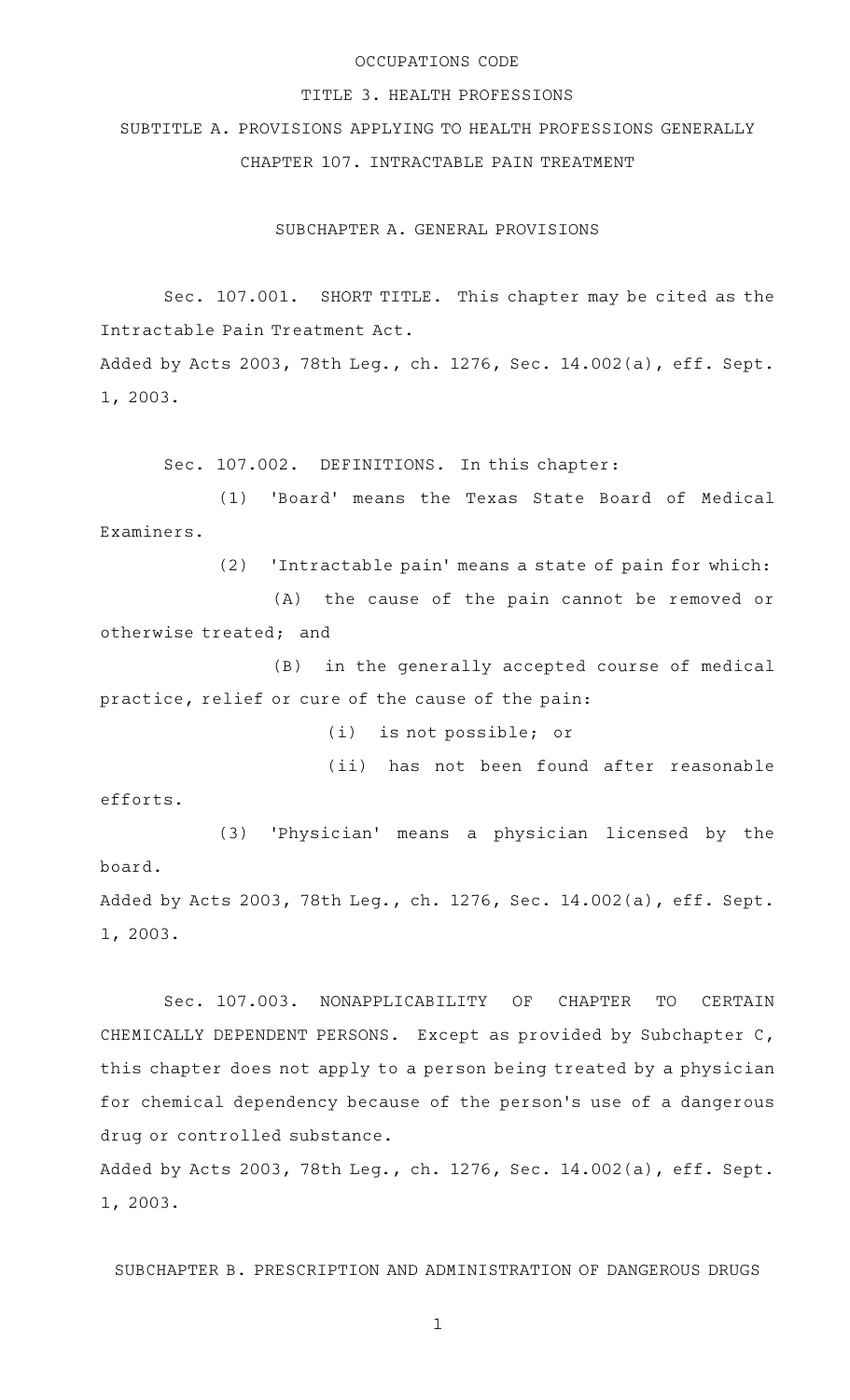Sec. 107.051. AUTHORITY TO PRESCRIBE OR ADMINISTER DANGEROUS DRUG OR CONTROLLED SUBSTANCE. Notwithstanding any other law, a physician may prescribe or administer a dangerous drug or controlled substance to a person in the course of the physician 's treatment of the person for intractable pain.

Added by Acts 2003, 78th Leg., ch. 1276, Sec. 14.002(a), eff. Sept. 1, 2003.

Sec. 107.052. LIMITATIONS ON PRESCRIPTION OR ADMINISTRATION OF DANGEROUS DRUG OR CONTROLLED SUBSTANCE. This chapter does not authorize a physician to prescribe or administer to a person a dangerous drug or controlled substance:

(1) for a purpose that is not a legitimate medical purpose as defined by the board; and

(2) if the physician knows or should know the person is using drugs for a nontherapeutic purpose. Added by Acts 2003, 78th Leg., ch. 1276, Sec. 14.002(a), eff. Sept.

1, 2003.

Sec. 107.053. LIMITATION ON AUTHORITY OF HOSPITAL OR OTHER HEALTH CARE FACILITY REGARDING USE OF DANGEROUS DRUG OR CONTROLLED SUBSTANCE. A hospital or other health care facility may not prohibit or restrict the use of a dangerous drug or controlled substance prescribed or administered by a physician who holds staff privileges at the hospital or facility for a person diagnosed and treated by a physician for intractable pain.

Added by Acts 2003, 78th Leg., ch. 1276, Sec. 14.002(a), eff. Sept. 1, 2003.

## SUBCHAPTER C. TREATMENT OF CERTAIN PATIENTS

Sec. 107.101. PATIENT. In this subchapter, "patient" includes a person who:

(1) is currently abusing a dangerous drug or controlled substance;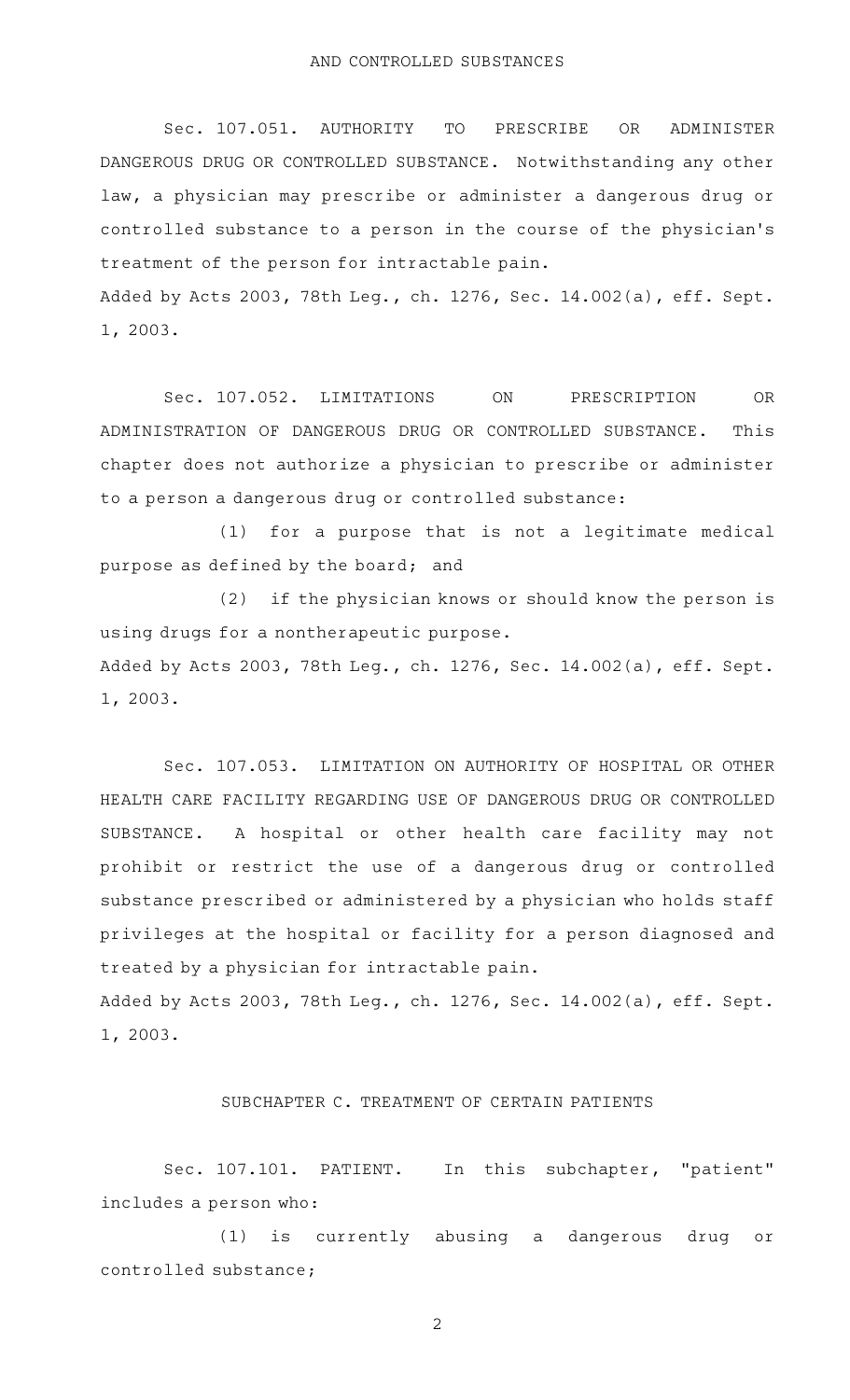(2) is not currently abusing such a drug or substance but has a history of such abuse; or

(3) lives in an environment that poses a risk for misuse or diversion to illegitimate use of such a drug or substance. Added by Acts 2003, 78th Leg., ch. 1276, Sec. 14.002(a), eff. Sept. 1, 2003.

Sec. 107.102. AUTHORITY TO TREAT. This chapter authorizes a physician to treat a patient with an acute or chronic painful medical condition with a dangerous drug or controlled substance to relieve the patient's pain using appropriate doses, for an appropriate length of time, and for as long as the pain persists. Added by Acts 2003, 78th Leg., ch. 1276, Sec. 14.002(a), eff. Sept. 1, 2003.

Sec. 107.103. DUTY TO MONITOR PATIENT. A physician who treats a patient under this subchapter shall monitor the patient to ensure that a prescribed dangerous drug or controlled substance is used only for the treatment of the patient's painful medical condition.

Added by Acts 2003, 78th Leg., ch. 1276, Sec. 14.002(a), eff. Sept. 1, 2003.

Sec. 107.104. DOCUMENTATION AND CONSULTATION REQUIRED. To ensure that a prescribed dangerous drug or controlled substance is not diverted to another use and to ensure the appropriateness of the treatment of the patient 's targeted symptoms, the physician shall:

 $(1)$  specifically document:

(A) the understanding between the physician and patient about the patient 's prescribed treatment;

 $(B)$  the name of the drug or substance prescribed;

(C) the dosage and method of taking the prescribed drug or substance;

(D) the number of dose units prescribed; and

(E) the frequency of prescribing and dispensing the drug or substance; and

(2) consult with a psychologist, psychiatrist, expert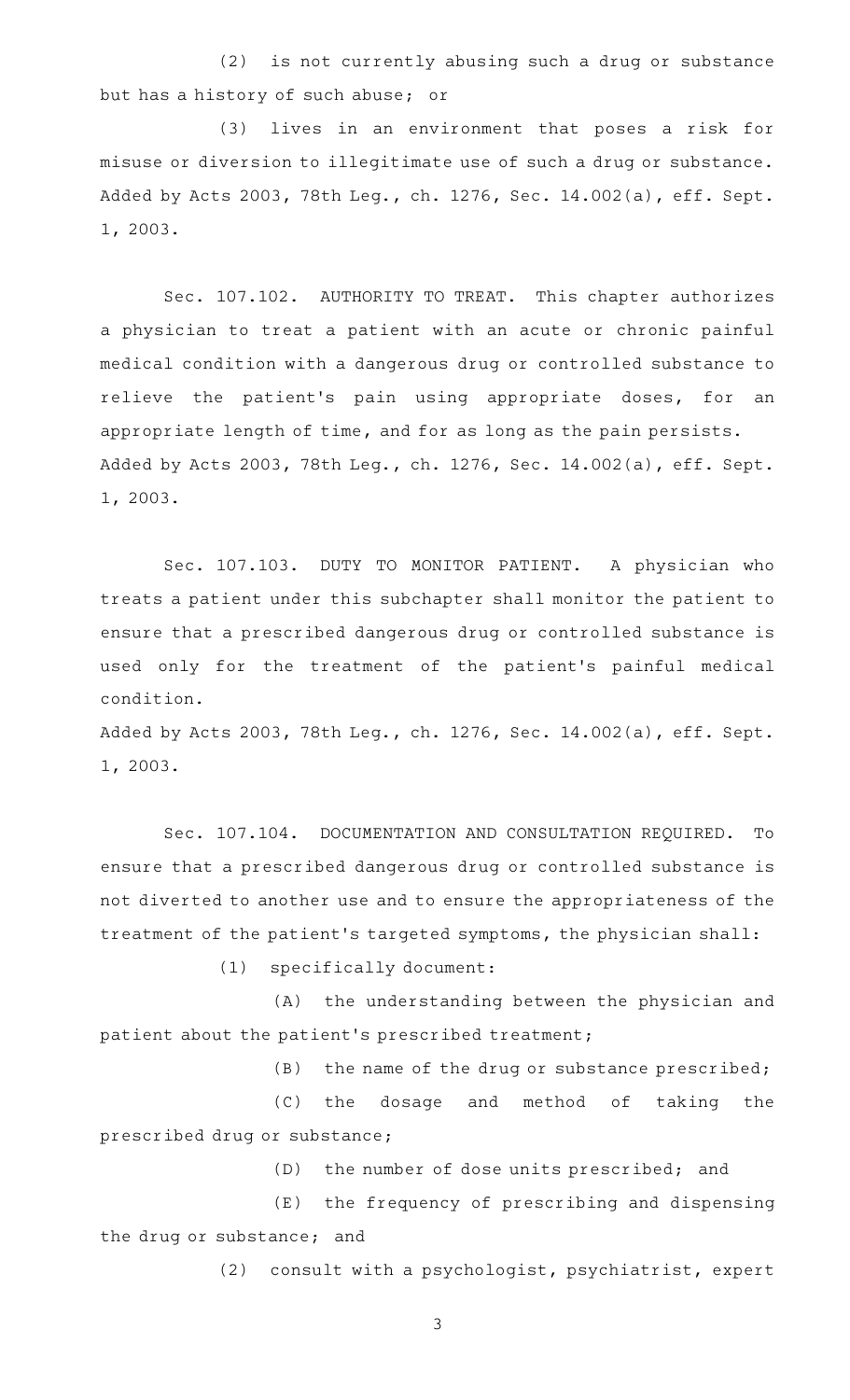in the treatment of addictions, or other health care professional, as appropriate.

Added by Acts 2003, 78th Leg., ch. 1276, Sec. 14.002(a), eff. Sept. 1, 2003.

## SUBCHAPTER D. DISCIPLINARY ACTION

Sec. 107.151. DISCIPLINARY ACTION PROHIBITED. A physician is not subject to disciplinary action by the board for prescribing or administering a dangerous drug or controlled substance in the course of treatment of a person for intractable pain. Added by Acts 2003, 78th Leg., ch. 1276, Sec. 14.002(a), eff. Sept. 1, 2003.

Sec. 107.152. AUTHORITY OF BOARD TO REVOKE OR SUSPEND LICENSE. (a) This chapter does not affect the authority of the board to revoke or suspend the license of a physician who:

(1) prescribes, administers, or dispenses a drug or treatment:

(A) for a purpose that is not a legitimate medical purpose as defined by the board; and

(B) that is nontherapeutic in nature or nontherapeutic in the manner the drug or treatment is administered or prescribed;

(2) fails to keep a complete and accurate record of the purchase and disposal of:

 $(A)$  a drug listed in Chapter  $481$ , Health and Safety Code; or

(B) a controlled substance scheduled in the Comprehensive Drug Abuse Prevention and Control Act of 1970 (21 U.S.C. Section 801 et seq.);

(3) writes a false or fictitious prescription for:

(A) a dangerous drug as defined by Chapter [483](http://www.statutes.legis.state.tx.us/GetStatute.aspx?Code=HS&Value=483), Health and Safety Code;

(B) a controlled substance listed in a schedule under Chapter [481](http://www.statutes.legis.state.tx.us/GetStatute.aspx?Code=HS&Value=481), Health and Safety Code; or

(C) a controlled substance scheduled in the